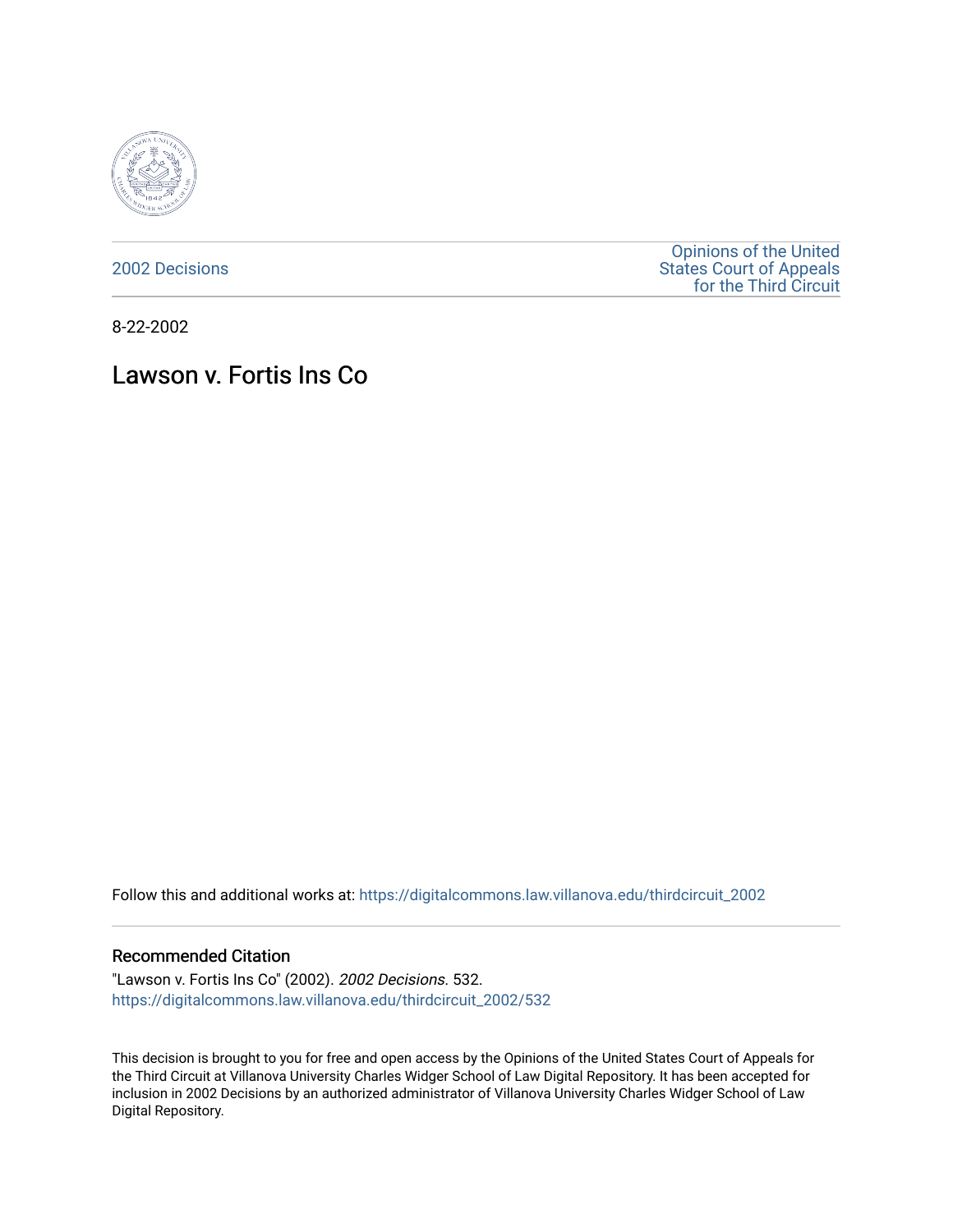### PRECEDENTIAL

 Filed August 22, 2002 UNITED STATES COURT OF APPEALS FOR THE THIRD CIRCUIT Nos. 01-3316, 01-3355 JOSEPH LAWSON; TAMMY MALATAK, ON BEHALF OF MINOR CHILD ELENA LAWSON v. FORTIS INSURANCE COMPANY, Appellant/Cross-Appellee ON APPEAL FROM THE UNITED STATES DISTRICT COURT FOR THE EASTERN DISTRICT OF PENNSYLVANIA (Dist. Court No. 00-cv-06538) District Court Judge: Marvin Katz Argued on July 15, 2002 Before: SCIRICA, ALITO, and FUENTES, Circuit Judges. (Opinion Filed: August 22, 2002) ANDREW F. SUSKO (Argued) White & Williams One Liberty Place Suite 1800 Philadelphia, PA 19103 Counsel for Appellant/ Cross-Appellee MICHAEL J. SALMANSON (Argued) 10th Floor 1515 Locust Street Philadelphia, PA 19102 Counsel for Appellees/ Cross-Appellants OPINION OF THE COURT ALITO, Circuit Judge: Minor child Elena Lawson ("Elena") was covered under a health insurance policy that her father bought from Defendant, Fortis Insurance Company. Two days prior to

the effective date of the policy, Elena went to the emergency room for treatment of what was initially diagnosed as a respiratory tract infection, but which was discovered to be leukemia one week later, after the effective date of the policy. Fortis denied coverage of medical expenses relating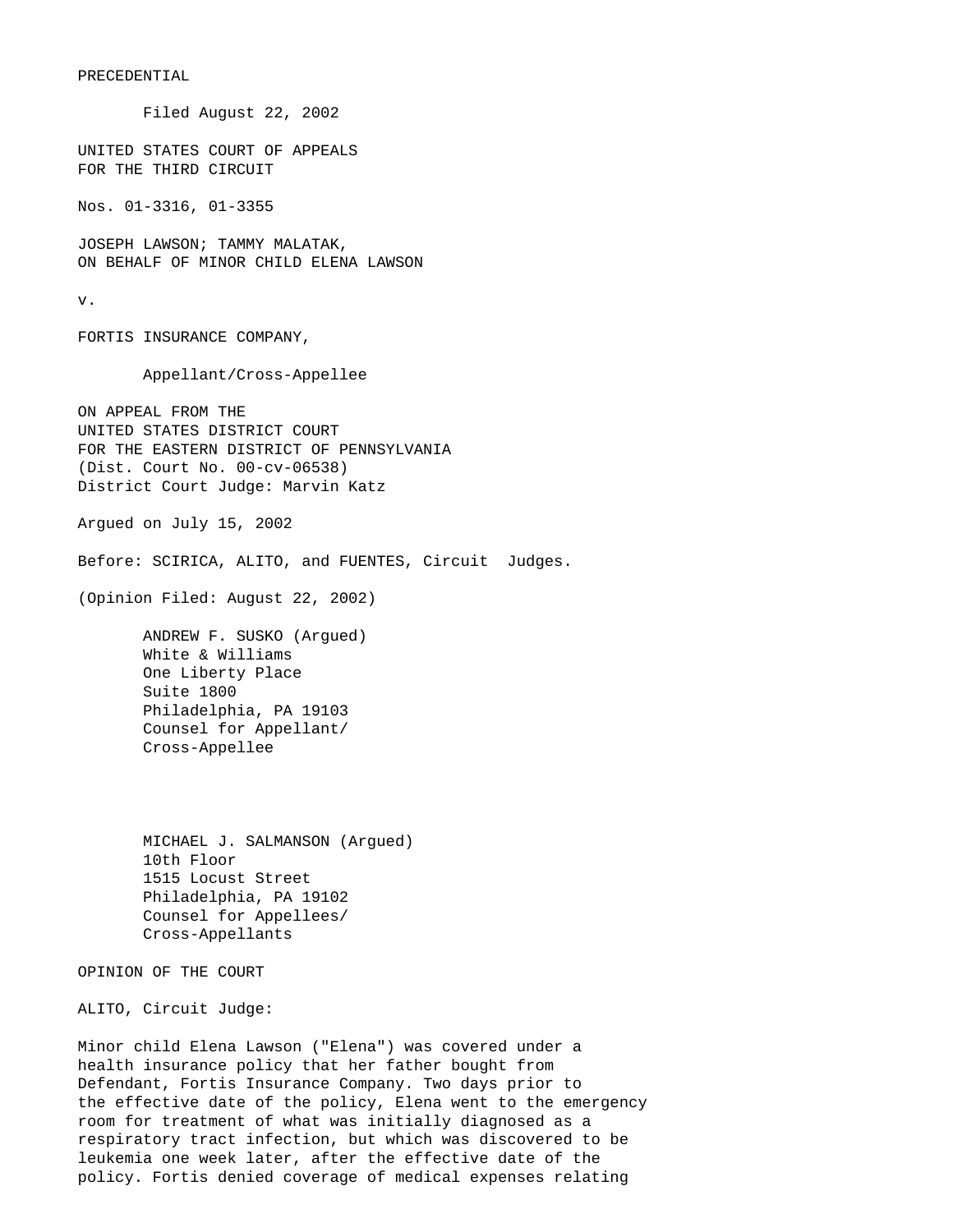to the leukemia on the ground that it was a pre-existing condition for which Elena had received treatment prior to the effective date of the policy. Elena's parents ("Plaintiffs"), acting on her behalf, sued for breach of contract, and the District Court granted their motion for summary judgment.

In this appeal, Fortis argues that the pre-existing condition language of the insurance policy does not require accurate diagnosis of the condition, but merely receipt of treatment or advice for the symptoms of it. Fortis claims that because Elena was treated for symptoms of leukemia before the effective date of the insurance policy, the leukemia was a pre-existing condition. Plaintiffs respond that the leukemia was not pre-existing because one cannot receive treatment "for" a condition without knowledge of what the condition is. We find that Plaintiffs' reading of the pre-existing condition language is reasonable and that the ambiguity in the policy should be construed against the insurance company. Therefore, we affirm the District Court's grant of summary judgment for Plaintiffs on their claim for benefits under the policy. We also affirm the District Court's grant of summary judgment for Fortis on the Plaintiffs' bad faith claim.

2

I.

A.

On October 7, 1998, Joseph Lawson ("Lawson") purchased the Fortis short-term medical insurance policy to cover himself and his daughter, Elena Lawson. The policy became effective two days later, on October 9. On October 7, the same day Lawson applied for the insurance policy, Elena's mother, Tammy Malatak, took Elena to the emergency room at Palmerton Hospital in Palmerton, Pennsylvania. Elena had a dry, hacking cough, a fever, an elevated pulse rate, and a swollen right eye. The emergency room physician, Dr. Shailesh Parikh, diagnosed Elena with an upper respiratory tract infection and prescribed an antibiotic and anti-allergy medication. Dr. Parikh further advised Ms. Malatak to take Elena for a follow-up visit to her family physician or to bring her back to the emergency room if the symptoms did not improve in a few days. Because the symptoms persisted, on October 13, Ms. Malatak took Elena to the family physician, Dr. Narendra Ambani.

On October 14, 1998, Elena's grandmother, a registered nurse, took Elena to a pediatrician, Dr. Mira Slizovskaya ("Dr. Slizovsky"), who ordered Elena to undergo more tests and diagnosed her with leukemia. On October 15, Elena was transferred to the Children's Hospital of Philadelphia ("CHOP") under the care of Dr. Beverly Lange. At CHOP, Elena underwent chemotherapy and other treatment that has since resulted in the remission of her leukemia.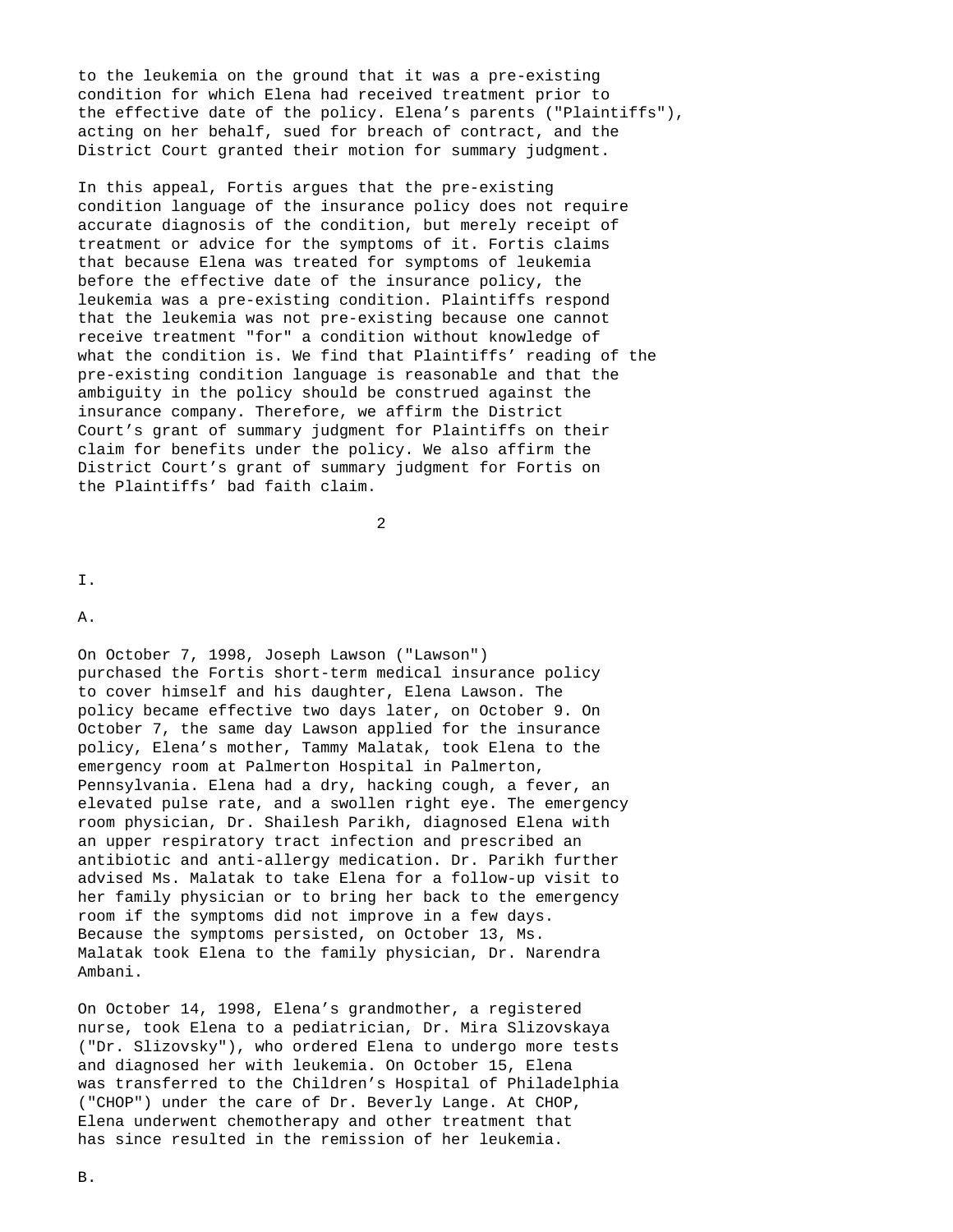The insurance policy at issue expressly excludes coverage for a pre-existing condition, which is defined as a "Sickness, Injury, disease or physical condition for which medical advice or treatment was recommended by a Physician or received from a Physician within the five (5) year period preceding that Covered Person's Effective Date of Coverage." The policy defines "sickness" as an "illness, disease or condition which is diagnosed or treated while

3

this policy is in force." There is no dispute that the relevant sickness here is leukemia.

Lawson and Malatak, on behalf of Elena, filed a claim for payment of the CHOP medical bills under the Fortis policy. Dr. Raymond Brumblay, Fortis's Medical Director, investigated Elena's course of treatment and concluded that "[w]hile the evaluation [at the Palmerton Emergency Department] failed to diagnose leukemia, advice and treatment for those symptoms were received from a physician. This meets the policy definition of a pre-existing condition." App. at 96. Dr. Brumblay determined that Elena had a two-and-a-half week history of fever preceding her diagnosis of leukemia, and he therefore concluded that the symptoms for which she was evaluated and treated on October 7, 1998, were those of leukemia. Fortis thus denied Plaintiffs' claim pursuant to the policy's pre-existing condition exclusion.

Plaintiffs appealed the denial to Fortis's Appeal Review Committee, which concluded that the definition of a preexisting condition does not require a correct diagnosis of the condition at the time that it is treated. Fortis thus denied Plaintiffs' appeal.

#### C.

Plaintiffs brought a breach of contract and bad faith action against Fortis for its denial of coverage. Plaintiffs moved for summary judgment on the breach of contract claim, and Fortis filed a cross-motion for summary judgment on both claims. The District Court heard oral argument on the motions for summary judgment. The Court granted Plaintiffs' motion on the breach of contract claim, and granted Fortis's motion on the bad faith claim. Lawson v. Fortis Insurance Co., 146 F. Supp. 2d 737 (E.D. Pa. 2001).

The District Court found that the definition of a preexisting condition under the policy is ambiguous. According to the District Court, the language could be read as providing either a subjective standard requiring an accurate diagnosis of the condition at the time of treatment or an objective standard requiring only general treatment or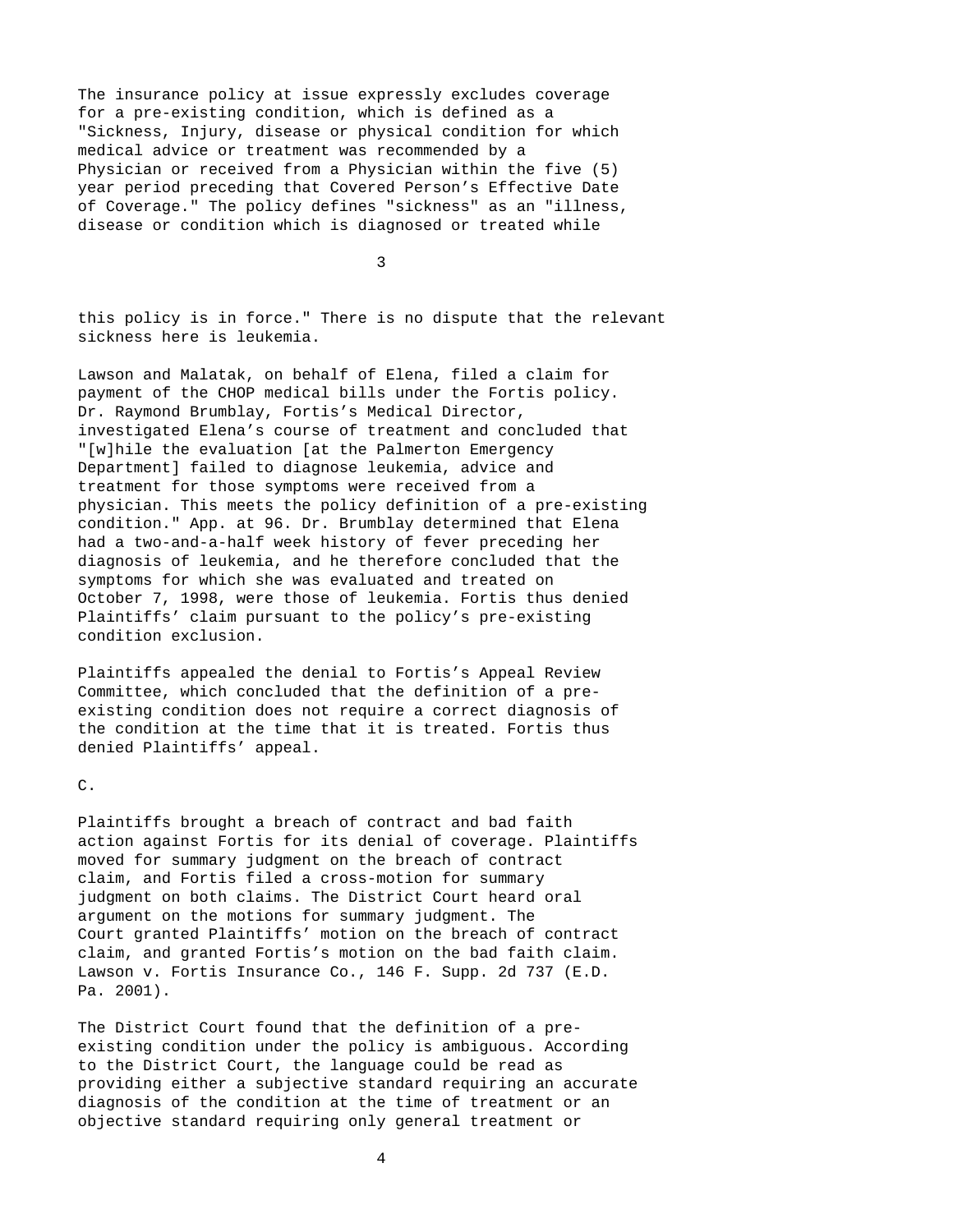advice, independent of an accurate diagnosis. Construing ambiguity against the drafter and choosing the contract interpretation most favorable to Plaintiffs, the District Court concluded that "in order to be treated for leukemia, there must have been some awareness that the disease existed at the time treatment or advice was rendered." Id. at 745. Finding that nobody even suspected leukemia at the time of Elena's treatment on October 7, 1998, the District Court granted summary judgment for Plaintiffs on the breach of contract claim. The District Court then directed the parties to stipulate as to Plaintiffs' medical expenses, and on July 27, 2001, the District Court entered judgment against Fortis in the amount of \$713,901.12 plus prejudgment interest. Fortis appeals from this judgment. The District Court also granted summary judgment for Fortis on Plaintiffs' bad faith claim, and Plaintiffs cross-appeal from this judgment.1

II.

Fortis argues that the insurance policy's exclusion of preexisting conditions contains no requirement that the condition be accurately diagnosed or appropriately treated before the effective date of the policy. Fortis claims that the pre-existing condition exclusion applies when a claimant receives medical treatment for the symptoms of a condition that later proves to be one for which coverage is sought under the policy. Thus, Fortis asserts that the District Court's decision contravened the plain meaning of the policy, principles of contract construction, and clear legal precedent. We disagree.

A.

Straightforward language in an insurance policy should be given its natural meaning. In keeping with the rule of contra proferentem, however, ambiguous terms should be

1. Our standard of review is plenary. Medical Protective Co. v. Watkins, 198 F.3d 100, 103 (3d Cir. 1999) ("When reviewing an order granting summary judgment we exercise plenary review and apply the same test the district court should have applied.").

 $\sim$  5  $\sim$  5  $\sim$  5  $\sim$  5  $\sim$  5  $\sim$  5  $\sim$  5  $\sim$  5  $\sim$  5  $\sim$  5  $\sim$  5  $\sim$  5  $\sim$  5  $\sim$  5  $\sim$  5  $\sim$  5  $\sim$  5  $\sim$  5  $\sim$  5  $\sim$  5  $\sim$  5  $\sim$  5  $\sim$  5  $\sim$  5  $\sim$  5  $\sim$  5  $\sim$  5  $\sim$  5  $\sim$  5  $\sim$  5  $\sim$  5  $\sim$ 

 $\_$  ,  $\_$  ,  $\_$  ,  $\_$  ,  $\_$  ,  $\_$  ,  $\_$  ,  $\_$  ,  $\_$  ,  $\_$  ,  $\_$  ,  $\_$  ,  $\_$  ,  $\_$  ,  $\_$  ,  $\_$  ,  $\_$  ,  $\_$  ,  $\_$  ,  $\_$  ,  $\_$  ,  $\_$  ,  $\_$  ,  $\_$  ,  $\_$  ,  $\_$  ,  $\_$  ,  $\_$  ,  $\_$  ,  $\_$  ,  $\_$  ,  $\_$  ,  $\_$  ,  $\_$  ,  $\_$  ,  $\_$  ,  $\_$  ,

strictly construed against the insurer. Medical Protective Co. v. Watkins, 198 F.3d 100, 105 (3d Cir. 1999). The District Court reasoned that the contract was ambiguous as to whether the pre-existing condition exclusion required a diagnosis of the condition, and it therefore construed the policy in favor of Plaintiffs. The central issue in this case is whether receiving treatment for the symptoms of an unsuspected or misdiagnosed condition prior to the effective date of coverage makes the condition a pre-existing one under the terms of the insurance policy. In other words, we must determine whether it is possible to receive treatment "for" a condition without knowing what the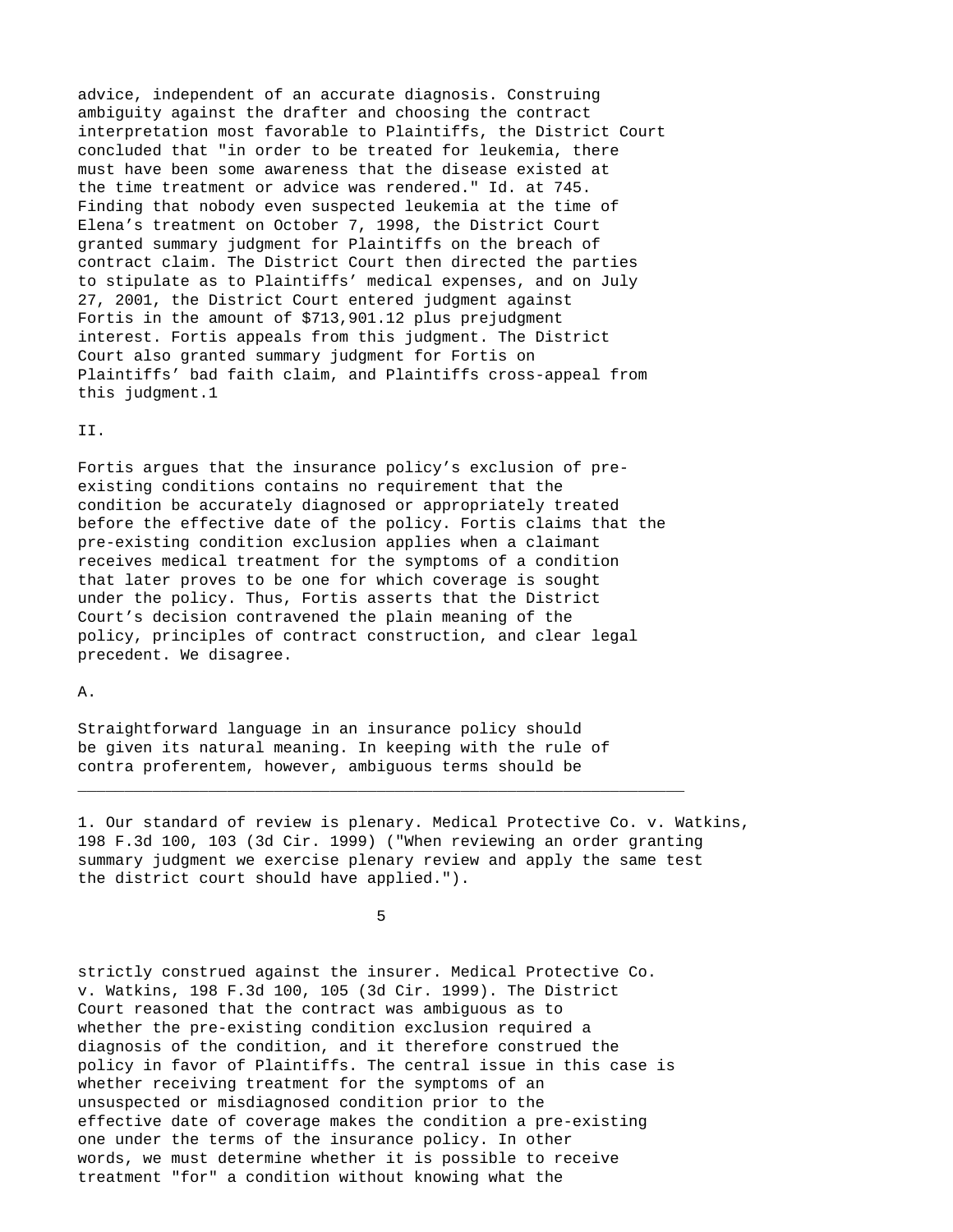#### condition is.

We review de novo the District Court's conclusion that the definition of a pre-existing condition in the contract is ambiguous. Kroblin Refrigerated Xpress, Inc. v. Pitterich, 805 F.2d 96, 101 (3d Cir. 1986). "A contract is ambiguous if it: (1) is reasonably susceptible to different constructions, (2) is obscure in meaning through indefiniteness of expression, or (3) has a double meaning." Cury v. Colonial Life Insurance Company of America, 737 F. Supp. 847, 853 (E.D. Pa. 1990).

## B.

Both state and federal courts have interpreted preexisting condition language in health insurance contracts differently. The District Court relied most heavily on Hughes v. Boston Mutual Life Insurance Co., 26 F.3d 264 (1st Cir. 1994). In Hughes, the insured claimant suffered from and was treated for non-specific symptoms of multiple sclerosis prior to the effective date of his disability policy, but the condition was not diagnosed until after the policy took effect. The First Circuit found both the insurance company's and the claimant's interpretations of the policy to be reasonable, and it therefore concluded that the preexisting condition exclusion was ambiguous. Id. at 269-70. In particular, the ambiguity was due to the lack of clarity regarding what constitutes treatment "for" a condition. Id. at 269.

Hughes notwithstanding, some courts have interpreted

 $\overline{6}$ 

language similar to the pre-existing condition provision at issue in this case not to require a diagnosis of the condition. See, e.g., Bullwinkel v. New England Mutual Life Insurance Co., 18 F.3d 429 (7th Cir. 1994) (holding that discovery of a breast lump before the defendant's insurance coverage began triggered the pre-existing condition exclusion although the lump was not definitively diagnosed as cancer until after coverage began);2 Marshall v. UNUM Life Insurance Co., 13 F.3d 282 (8th Cir. 1994) (finding a pre-existing condition where the claimant was treated for muscle pain, which was later diagnosed as chronic fatigue syndrome); McWilliams v. Capital Telecommunications Inc., 986 F. Supp. 920 (M.D. Pa. 1997) (disagreeing with Hughes, following Bullwinkel and Cury, and concluding that the insurance policy language did not limit pre-existing conditions to those that were diagnosed before the effective date of the plan); Cury v. Colonial Life Insurance Company of America, 737 F. Supp. 847, 854 (E.D. Pa. 1990) (holding that treatment for symptoms of undiagnosed multiple sclerosis activated the pre-existing condition exclusion and stating that "[t]here is no requirement that a diagnosis, definite or otherwise, of the pre-existing condition must be made during the pre-existing condition period"); see also Mutual Life Insurance Company of New York v. Bohannon, 488 S.W.2d 476 (Tex. Civ. App. 1972) (finding pre-effective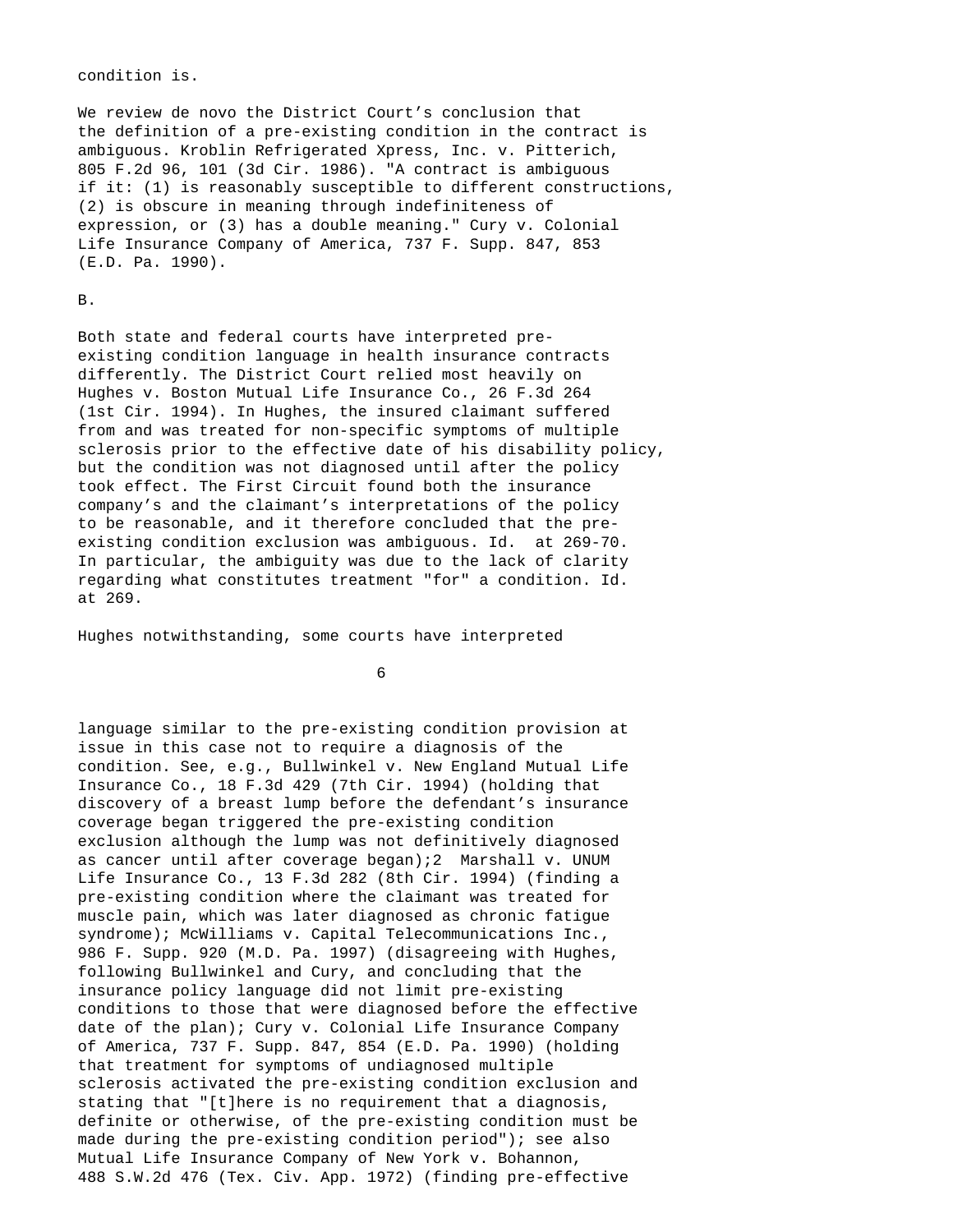coverage date treatment for anemia, which was a misdiagnosis of the underlying condition of blind loop syndrome, to constitute treatment for a pre-existing condition); Dowdall v. Commercial Travelers Mutual Accident Association of America, 181 N.E.2d 594, 596 (Mass. 1962) (concluding that a definitive diagnosis of multiple sclerosis was not required for treatment of symptoms to qualify as treatment of a pre-existing condition). The Seventh Circuit in Bullwinkel reasoned that "even though[the claimant] did not know the lump was cancerous in July [before the effective date of her insurance policy], her visit with the

2. In Bullwinkel, however, the Seventh Circuit explicitly limited the reach of its holding to the specific facts of that case. 18 F.3d at 433 (observing that "this case is unique" and that the court was making "no statement about what might happen if an attorney in a future case presents different arguments and authority to the court").

7

 $\_$  ,  $\_$  ,  $\_$  ,  $\_$  ,  $\_$  ,  $\_$  ,  $\_$  ,  $\_$  ,  $\_$  ,  $\_$  ,  $\_$  ,  $\_$  ,  $\_$  ,  $\_$  ,  $\_$  ,  $\_$  ,  $\_$  ,  $\_$  ,  $\_$  ,  $\_$  ,  $\_$  ,  $\_$  ,  $\_$  ,  $\_$  ,  $\_$  ,  $\_$  ,  $\_$  ,  $\_$  ,  $\_$  ,  $\_$  ,  $\_$  ,  $\_$  ,  $\_$  ,  $\_$  ,  $\_$  ,  $\_$  ,  $\_$  ,

doctor in that month concerning the lump actually concerned cancer. It follows that [the claimant] was 'seen' and 'treated' and incurred medical expenses for her cancer in July." Therefore, the court concluded, "any post-policy treatment concerning the same condition is not covered." 18 F.3d at 432. In Cury, the District Court similarly held that "[b]ecause a diagnosis during the pre-existing condition period is not necessary," the only issue was whether "plaintiff received treatment, consultation, medical care, medical services, diagnostic test, or prescribed drugs during the pre-existing condition period." 737 F. Supp. at 855. The reasoning underlying these decisions is that the pre-existing condition language is clear and unambiguous that treatment for a condition does not require accurate diagnosis of the condition.

Other courts, however, like the First Circuit in Hughes, have reached a different result and found that treatment for a condition requires some awareness on the part of the insured or the physician that the insured is receiving treatment for the condition itself. See, e.g. , Pitcher v. Principal Mutual Life Insurance Co., 93 F.3d 407, 412 (7th Cir. 1996) ("[W]e hold that Pitcher did not receive a 'treatment or service' for breast cancer prior to September 17, 1992 because--as the district court found--she was being monitored for the longstanding fibrocystic breast condition and not cancer during the pre-coverage period.");3 Ross v. Western Fidelity Insurance Co., 881 F.2d 142, 144 (5th Cir. 1989) ("[T]here is at least a reasonable argument that, under [a pre-existing condition exclusion], treatment for a specific condition cannot be received unless the specific condition is known."); Van Volkenburg v. Continental Casualty Insurance Co., 971 F. Supp. 117, 122 (W.D.N.Y. 1996) (finding reasonable the plaintiff 's argument that to obtain advice or treatment regarding a

 $\_$  ,  $\_$  ,  $\_$  ,  $\_$  ,  $\_$  ,  $\_$  ,  $\_$  ,  $\_$  ,  $\_$  ,  $\_$  ,  $\_$  ,  $\_$  ,  $\_$  ,  $\_$  ,  $\_$  ,  $\_$  ,  $\_$  ,  $\_$  ,  $\_$  ,  $\_$  ,  $\_$  ,  $\_$  ,  $\_$  ,  $\_$  ,  $\_$  ,  $\_$  ,  $\_$  ,  $\_$  ,  $\_$  ,  $\_$  ,  $\_$  ,  $\_$  ,  $\_$  ,  $\_$  ,  $\_$  ,  $\_$  ,  $\_$  ,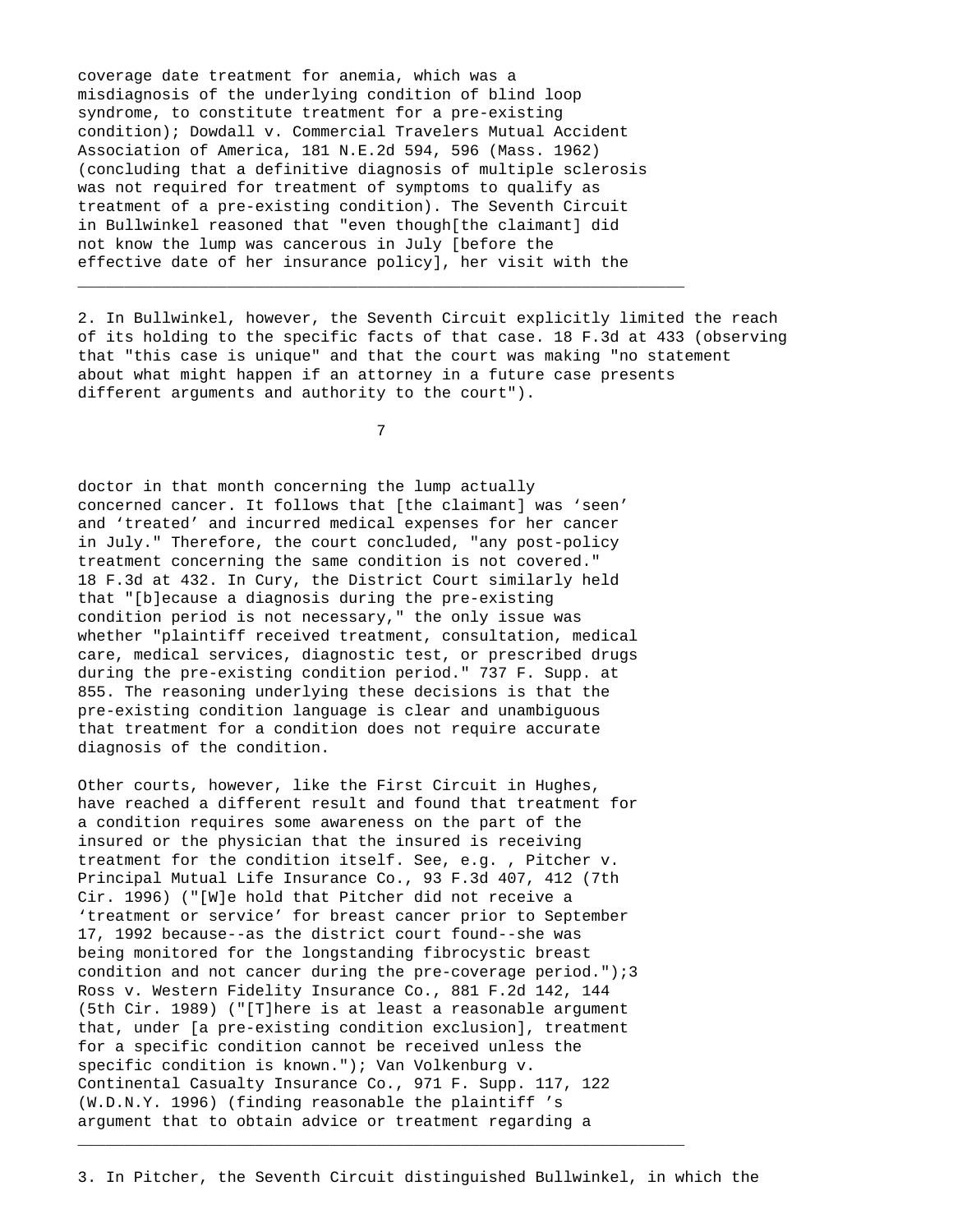plaintiff suffered from only breast cancer and not cystic fibrosis also, as in Pitcher. Because Bullwinkel's visit to the doctor was prompted solely by a concern that the lump in her breast might be cancerous, the visit and subsequent treatment actually "concerned" cancer. In contrast, Pitcher thought her pre-coverage treatment was for cystic fibrosis, but the lump actually turned out later to be cancer. Pitcher, 93 F.3d at 415.

8

medical "condition," one must first have some awareness that the "condition" exists); see also In re Estate of Monica Ermenc v. American Family Mutual Insurance Co., 585 N.W.2d 679, 682 (Wis. Ct. App. 1998) (holding that where the claimant's cancer was not evident as a condition before the coverage period began and where the symptoms before diagnosis were non-specific, coverage should not be excluded under the pre-existing condition clause); Mannino v. Agway, Inc. Group Trust, 192 A.D.2d 131 (N.Y. App. Div. 1993) (finding the term "condition" to be ambiguous as to whether it meant an actually diagnosed disease or any symptoms of an undiagnosed disease for which coverage was sought). All of these courts have reasoned that it is not logical to permit non-specific symptoms, which could be caused by a number of different sicknesses, to be used later as a retroactive trigger for exclusion as a pre-existing condition. These courts reached the conclusion that the pre-existing condition clauses in insurance policies are "susceptible to reasonable but differing interpretations" and are therefore ambiguous. Van Volkenburg, 971 F. Supp. at 123.

All of these cases involve insurance policies with substantially similar pre-existing condition language and similar factual scenarios. Of the federal courts of appeals, the First, Fifth, and Seventh Circuits have followed the approach taken in this case by the District Court, finding the contract language ambiguous. The Seventh and Eighth Circuits, however, have gone the other way and interpreted pre-existing condition language not to require diagnosis of the condition being treated. Thus, the relevant cases do not dictate a clear answer here.

#### C.

In this case, Elena did not receive advice or treatment for leukemia before the effective date of coverage, so Plaintiffs' interpretation of the pre-existing condition language in the Fortis insurance policy should prevail. At a minimum, the contract language is ambiguous, and thus it should be construed against Fortis.

The Fortis insurance policy excludes coverage for a

9

"Sickness, Injury, disease or physical condition for which medical advice or treatment was recommended by a Physician or received from a Physician within the five (5)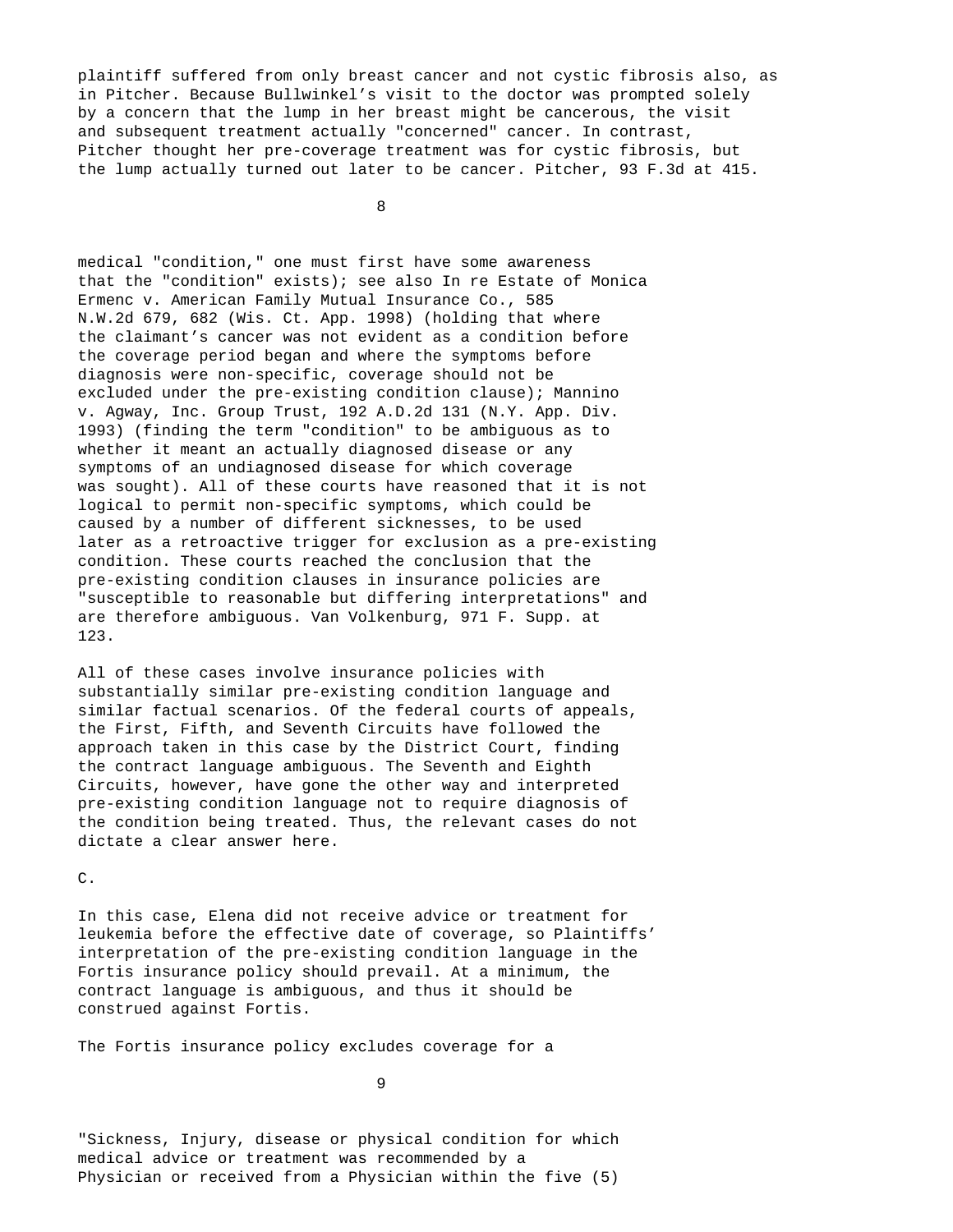year period preceding that Covered Person's Effective Date of Coverage." There is no doubt that the "sickness" here is leukemia. Therefore, the key word in the pre-existing condition exclusion for our purposes is "for." Elena received treatment "for" what were initially diagnosed as symptoms of a respiratory tract infection. Therefore, the treatment she received was not "for" leukemia, but "for" a respiratory tract infection.4

The word "for" connotes intent. Webster's Dictionary states that "for" is "used as a function word to indicate purpose." Webster's Ninth New Collegiate Dictionary 481 (1986). Black's Law Dictionary similarly states that the word "connotes the end with reference to which anything is, acts, serves, or is done. In consideration of which, in view of which, or with reference to which, anything is done or takes place." Black's Law Dictionary 579-80 (5th ed. 1979). The word "for" therefore has an implicit intent requirement. Applied to this case, none of Elena, her parents, and the treating physician, Dr. Parikh, intended or even thought on October 7, 1998, that Elena was receiving medical advice or treatment "for" leukemia. In short, it is hard to see how a doctor can provide treatment "for" a condition without knowing what that condition is or that it even exists. Thus, in our view, the best reading of the contract language in this case is for coverage of Elena's leukemia treatment. At worst, the language is ambiguous and must therefore be read in favor of the insureds.

Although Fortis contends that its position is supported by the district court's decisions in Cury and McWilliams, those cases are distinguishable. In both Cury and McWilliams, there was no definite diagnosis, but either the physician or the claimant had a specific concern regarding the patient's condition. In Cury, the doctor suspected multiple sclerosis as "likely" or "most likely" before the

4. We need not resolve the factual question whether she received treatment for what were actually symptoms of leukemia on October 7, 1998.

 $\_$  ,  $\_$  ,  $\_$  ,  $\_$  ,  $\_$  ,  $\_$  ,  $\_$  ,  $\_$  ,  $\_$  ,  $\_$  ,  $\_$  ,  $\_$  ,  $\_$  ,  $\_$  ,  $\_$  ,  $\_$  ,  $\_$  ,  $\_$  ,  $\_$  ,  $\_$  ,  $\_$  ,  $\_$  ,  $\_$  ,  $\_$  ,  $\_$  ,  $\_$  ,  $\_$  ,  $\_$  ,  $\_$  ,  $\_$  ,  $\_$  ,  $\_$  ,  $\_$  ,  $\_$  ,  $\_$  ,  $\_$  ,  $\_$  ,

10

effective date of Cury's insurance policy, 737 F. Supp. at 851, and in McWilliams, the claimant received an ultrasound on her thyroid lump, which had not yet been diagnosed as thyroid cancer, 986 F. Supp. at 924. In these cases, because the claimants suspected a particular condition when they saw their physicians, it might make sense to say that the claimants had received advice or treatment "for" their respective conditions, although they had not been definitively diagnosed. In both instances, a particular condition was suspected; treatment, advice, or testing for that suspected condition was provided; and the pre-effective date treatment, advice, or testing turned out to be "for" the condition that was ultimately diagnosed.

In this case, however, the treatment Elena initially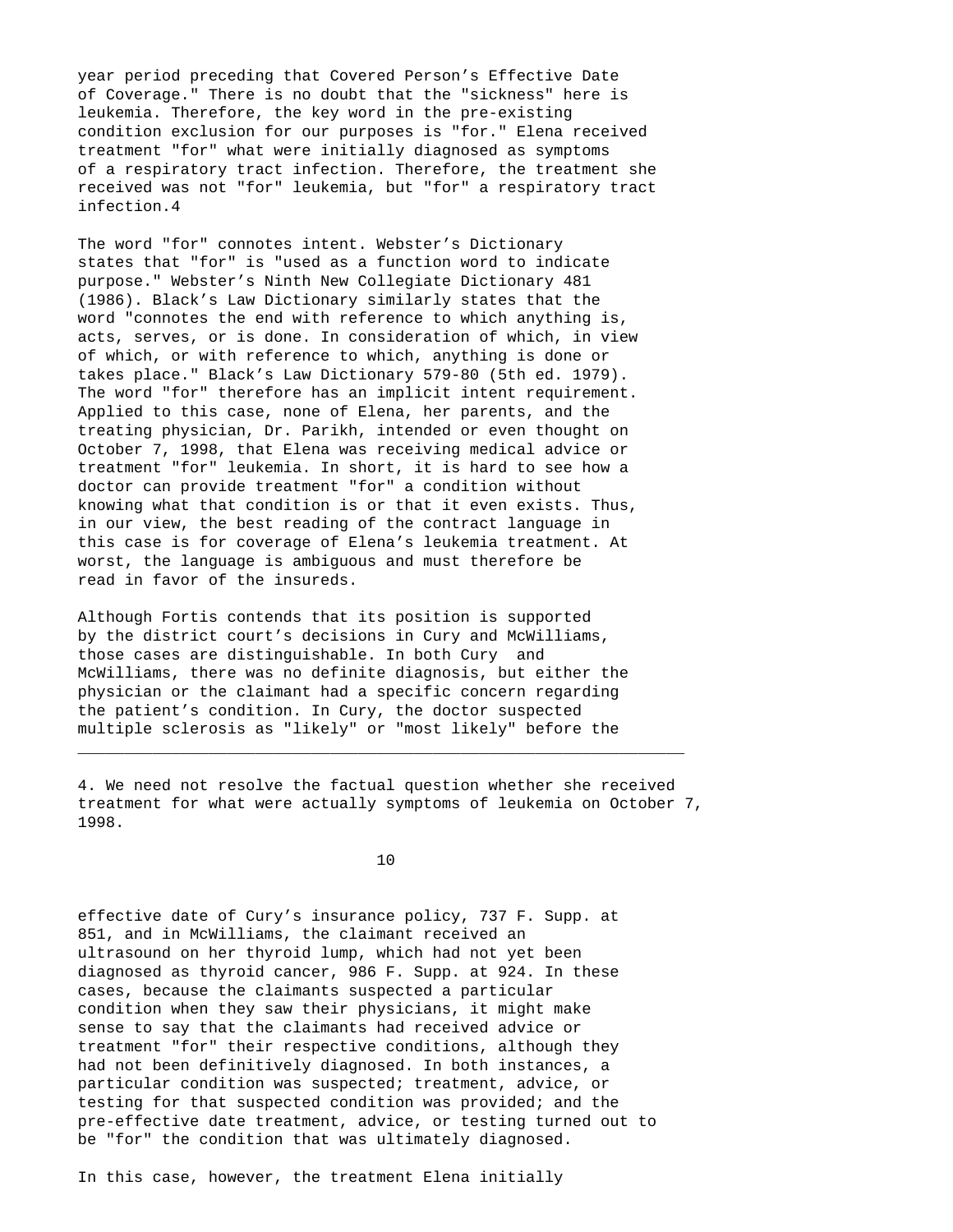received for a respiratory tract infection was not the appropriate treatment for leukemia, and thus it does not make sense to say that she received treatment "for" leukemia when the actual condition was not suspected and the treatment was in any event wrong. In short, for the purposes of what constitutes a pre-existing condition, it seems that a suspected condition without a confirmatory diagnosis is different from a misdiagnosis or an unsuspected condition manifesting non-specific symptoms, as was the case here. When a patient seeks advice for a sickness with a specific concern in mind (e.g. , a thyroid lump, as in McWilliams, or a breast lump, as in Bullwinkel) or when a physician recommends treatment with a specific concern in mind (e.g., a "likely" case of multiple sclerosis, as in Cury), it can be argued that an intent to seek or provide treatment or advice "for" a particular disease has been manifested. But when the patient exhibits only nonspecific symptoms and neither the patient nor the physician has a particular concern in mind, or when the patient turns out not to have a suspected disease, it is awkward at best to suggest that the patient sought or received treatment for the disease because there is no connection between the treatment or advice received and the sickness. Here, there is no evidence that the possibility that Elena's condition was actually leukemia ever entered the minds of Elena's parents or Dr. Parikh. Therefore, it would not make sense to say that Dr. Parikh offered medical advice or treatment for Elena's leukemia.

11

In any event, to the extent that our decision here is at odds with Cury and McWilliams, we find the analysis in those cases unpersuasive because they focus primarily on the absence of a diagnosis requirement rather than simply construing the language of the policy. That is, Cury and McWilliams focused exclusively on the absence of a requirement for diagnosis in the insurance policies"without seriously considering whether the language concerning treatment 'for' a particular condition is ambiguous." Hughes, 26 F.3d at 270 n.5.

Although we base our decision on the language of the policy, we note that considering treatment for symptoms of a not-yet-diagnosed condition as equivalent to treatment of the underlying condition ultimately diagnosed might open the door for insurance companies to deny coverage for any condition the symptoms of which were treated during the exclusionary period. "To permit such backward-looking reinterpretation of symptoms to support claims denials would so greatly expand the definition of preexisting condition as to make that term meaningless: any prior symptom not inconsistent with the ultimate diagnosis would provide a basis for denial." In re Estate of Monica Ermenc, 585 N.W.2d at 682. In Ranieli v. Mutual Life Insurance Company of America, 413 A.2d 396 (Pa. Super. Ct. 1979), the Pennsylvania Superior Court held that recovery under a pre-existing condition clause was "conditioned on the fact that prior to the stipulated date,